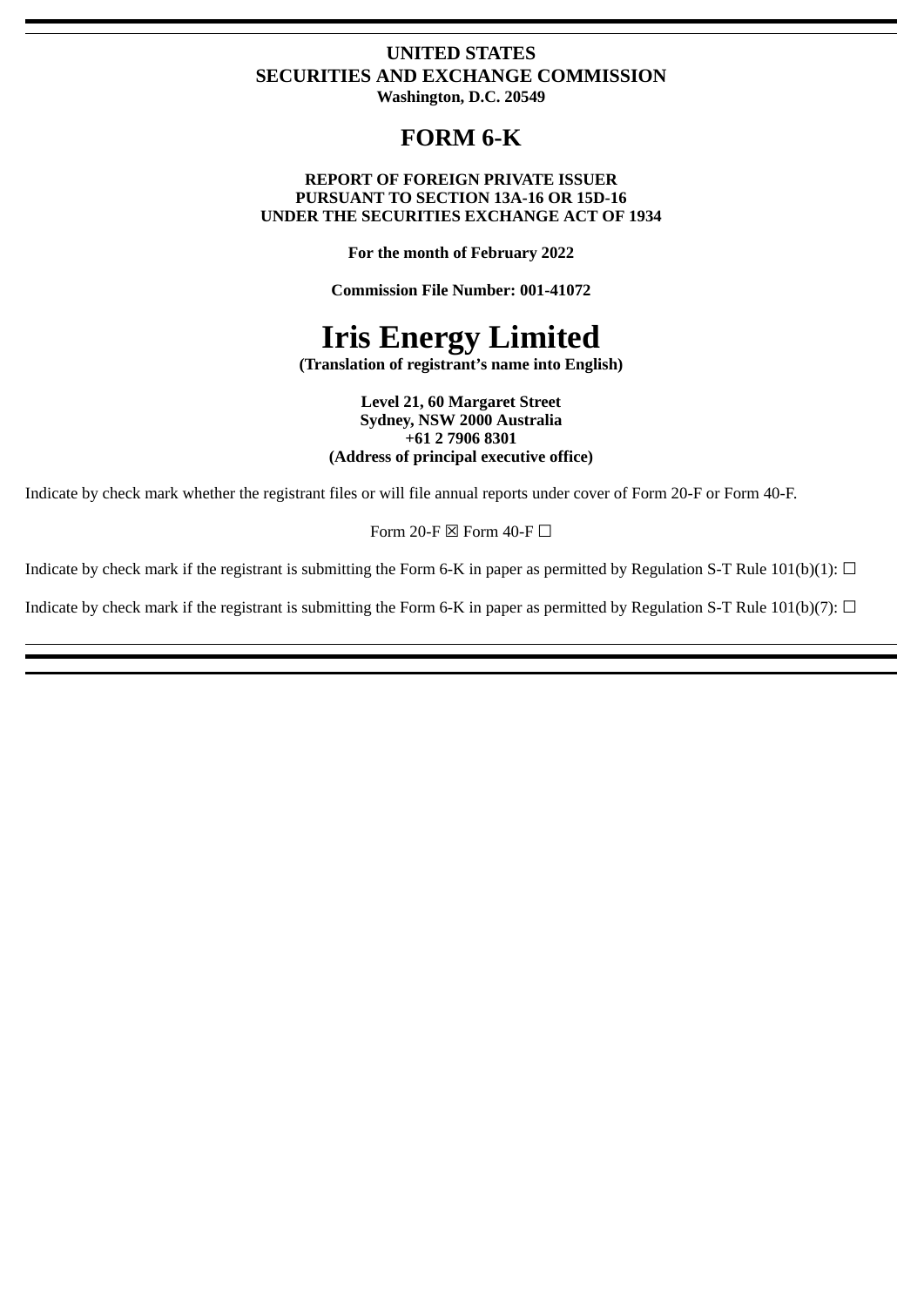#### **EXPLANATORY NOTE**

On February 7, 2022, Iris Energy Limited (the "Company") released a monthly investor update regarding its results of operations for January 2022 and provided a business update. A copy of the Company's investor update is furnished hereto as Exhibit 99.1.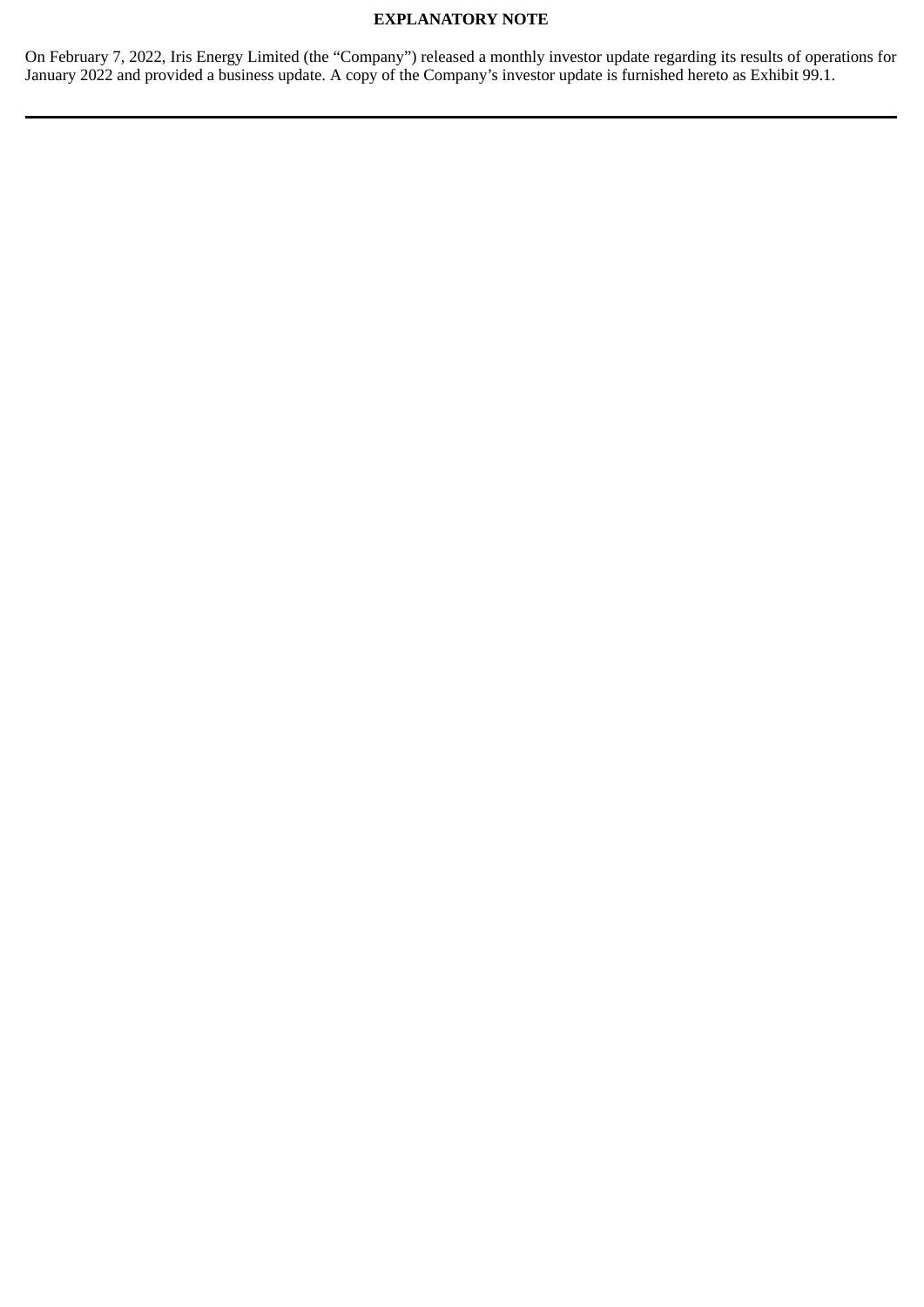#### **EXHIBIT INDEX**

| Exhibit<br>No. | <b>Description</b>                                                                |  |  |  |
|----------------|-----------------------------------------------------------------------------------|--|--|--|
| 99.1           | Iris Energy Limited, January 2022 Monthly Investor Update, dated February 7, 2022 |  |  |  |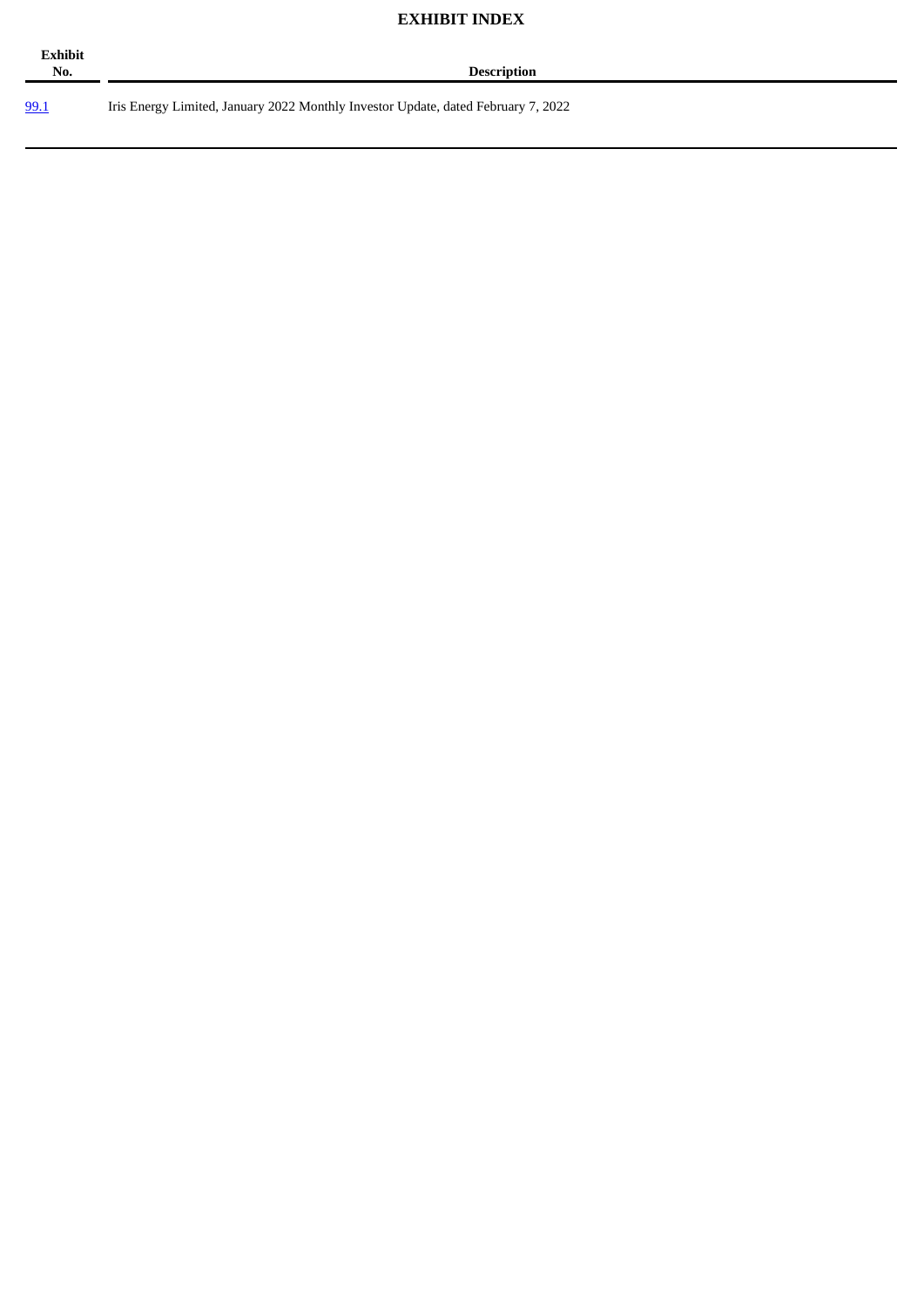#### **SIGNATURES**

Pursuant to the requirements of the Securities Exchange Act of 1934, as amended, the registrant has duly caused this report to be signed on its behalf by the undersigned hereunto duly authorized.

#### **Iris Energy Limited**

Daniel Roberts Co-Chief Executive Officer and Director

Date: February 7, 2022 By: /s/ Daniel Roberts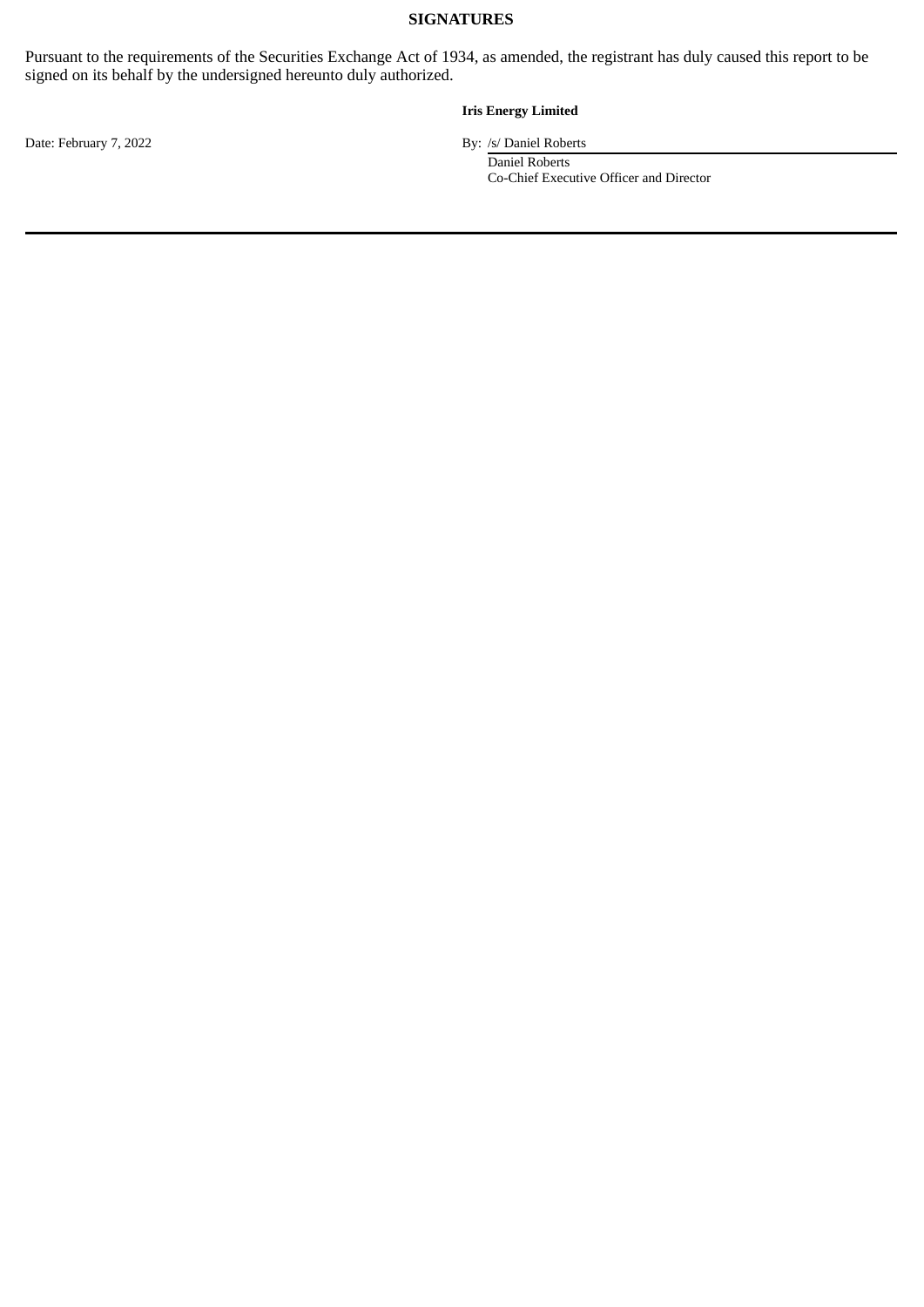# <span id="page-4-0"></span>**IrisEnergy**

## **Monthly Investor Update**

January 2022

#### **Transformational 600MW connection agreement with AEP Texas, increasing power capacity to 765MW (~22 EH/s1)**

#### **8% increase in average operating hashrate to 804 PH/s**

#### **Key highlights**

- 600MW binding connection agreement executed with AEP Texas and \$19m security deposit and connection fee paid:
	- o Company's power capacity expected to increase from 165MW (4.7 EH/s) to 765MW ( $\sim$ 22 EH/s<sup>1</sup>)
	- o >300 acre freehold site (100% owned), with direct grid access located in the renewables heavy Panhandle region of Texas, USA
	- o 15 EH/s2 (~530MW) execution plan for previously secured miners now clear
		- $\blacksquare$  ~10 EH/s expected by early 2023
		- 15 EH/s by 2023 will represent a >18x increase in hashrate and Bitcoin mined<sup>3</sup> when installed
- Operations:
	- o 804 PH/s average operating hashrate in January (+8% increase)
	- o 126 Bitcoin mined (+1% increase), generating monthly operating revenue of US\$5.0 million
	- o Welcomed new hires across corporate and operations in Australia and North America to support the Company's accelerating growth and development activities
- Construction:
	- o Construction ahead of schedule at Mackenzie (1.5 EH/s, 50MW BC, Canada) with commissioning for the first 9MW now anticipated in early Q2 2022
	- o Full site grading and civil works underway at Prince George (2.4 EH/s, 85MW BC, Canada). Foundation work for the data center buildings expected to commence by March 2022
- Development:
	- o Development works continued across additional sites in Canada, the USA and Asia-Pacific, which are expected to support an additional >1GW of aggregate power capacity and are expected to be capable of powering growth well beyond the Company's 15 EH/s<sup>2</sup> of secured miners ( $\sim$ 530MW) and 765MW of announced power capacity

#### **Corporate update**

Iris Energy continues to accelerate its growth and development activities across all key geographies. In support of this rapid growth, the Company recently welcomed new permanent and interim hires across corporate (people and culture, finance / accounting, business development) and operations (procurement) in Australia and North America.

<sup>1</sup> Equivalent hashrate potential for the power capacity assuming installation of Bitmain S19j Pro miners.

<sup>2</sup> In addition to 0.8 EH/s currently operating, 14.4 EH/s of aggregate nameplate hashrate capacity has been secured through binding contracts for future delivery of miners.

<sup>3</sup> Assuming constant network difficulty and transaction fees.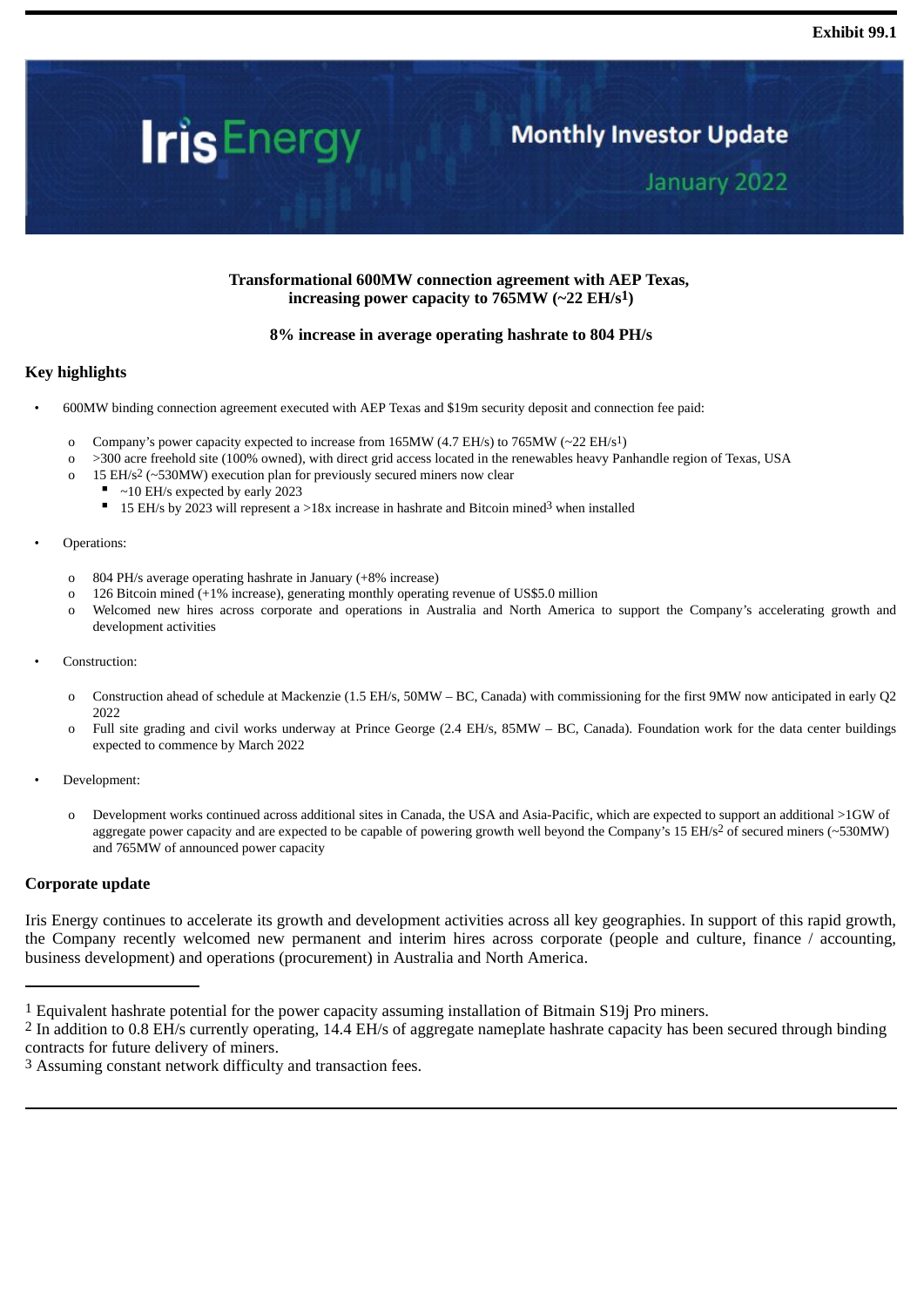#### **600MW connection agreement with AEP Texas (~17 EH/s potential1, 600MW) – Texas, USA**

Iris Energy executed a transformational 600MW connection agreement with AEP Texas for a new specialized data center site on its >300 acre freehold land (100% owned) in the renewables heavy Panhandle region of Texas, USA.

The connection agreement secures 600MW ( $\sim$ 17 EH/s potential<sup>1</sup>) capacity via on-site 345kV transmission infrastructure, with key utilities including high speed fiber located in close proximity to the site boundary. Project permitting, design and construction planning are progressing with existing global engineering and construction partners.

Importantly, the Company's entry into the renewables heavy Panhandle region of Texas is consistent with our strategy of targeting markets with abundant and/or under-utilized renewable energy as well as providing potential opportunities to support the local energy market through the provision of flexible load, demand response and other ancillary services.

The new site is expected to increase the Company's power capacity from 165MW  $(4.7 \text{ EH/s})$  to 765MW  $(\sim 22 \text{ EH/s}^1)$  and provides a clear execution plan for the Company's 15 EH/s<sup>2</sup> of secured miners at 100% owned and operated data center facilities ( $\sim$ 10 EH/s expected by early 2023).



*Site plan – Panhandle, Texas (17 EH/s potential1, 600MW)*

#### **Canal Flats update (0.8 EH/s, 30MW) – BC, Canada**

Canal Flats (100% renewable operations since inception4) hashrate capacity has been increased to 0.8 EH/s after exceeding the previously announced site capacity of 0.7 EH/s.

The project achieved monthly average operating hashrate of 804 PH/s in January 2022 (vs. 748 PH/s in December 2021), an increase of 8%. The 8% increase in hashrate was driven by the installation of new latest generation hardware (1,230 Bitmain S19j Pro) to replace existing lower efficiency hardware.

This enabled 126 Bitcoin to be mined during the month (+1% increase), generating monthly operating revenue of US\$5.0 million.

The latest round of new hardware installations brings the average nameplate efficiency of the Company's miners operating at Canal Flats to ~31W/TH.

See Canal Flats site tour video at https://youtu.be/-tld2Hw0AqM.

<sup>4</sup> Currently 98% directly from renewable energy sources; 2% from purchase of RECs.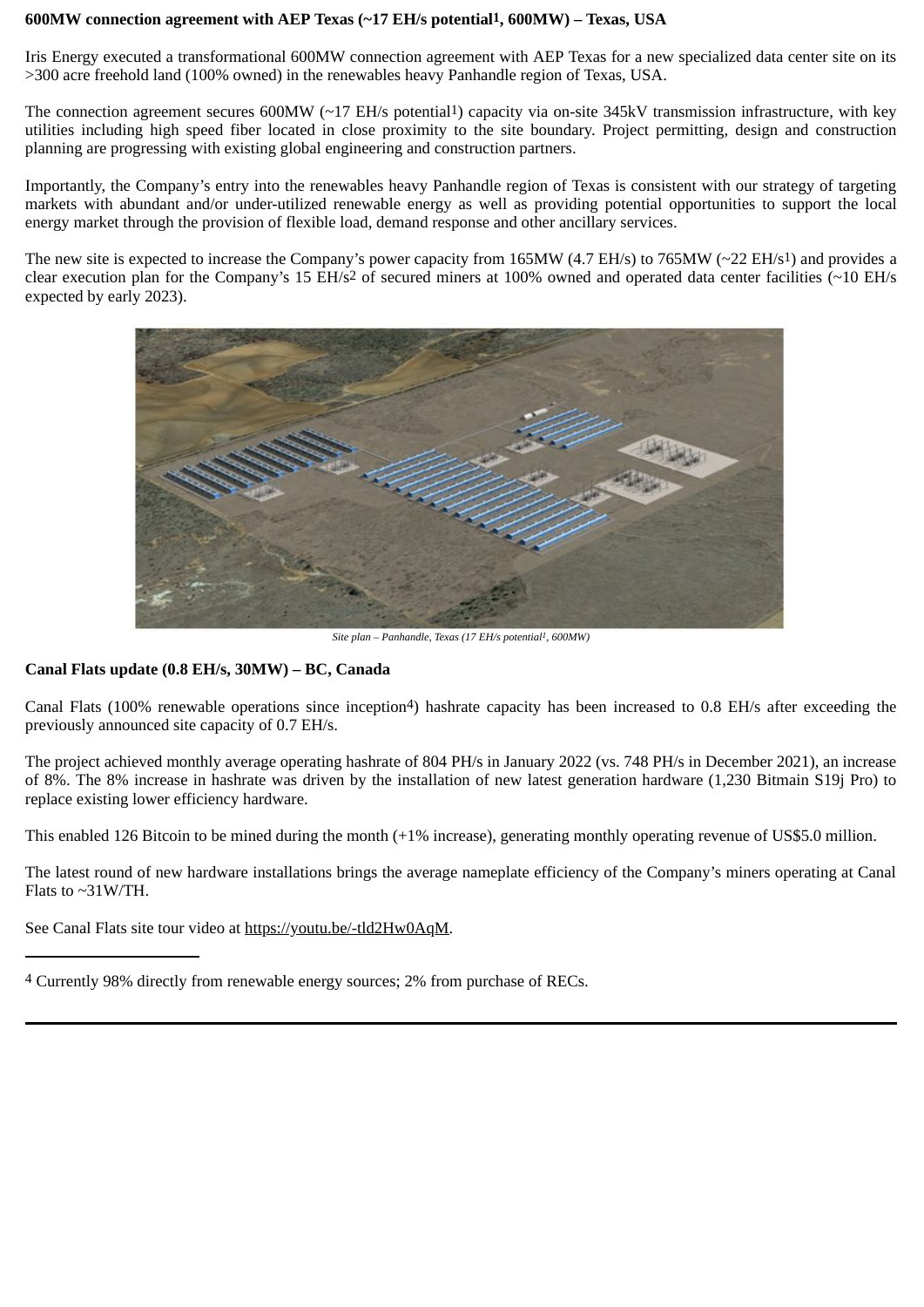

*Specialized data center at Canal Flats (0.8 EH/s, 30MW) Operating miners at Canal Flats*



#### **Mackenzie update (1.5 EH/s, 50MW) – BC, Canada**

Construction continues to progress at the Company's site in Mackenzie, with the internal fit out of the first data center building well advanced. Other major milestones for the month included finishing the foundations for the substation and completion of manufacturing of the main power transformer which is currently being transported to site.

The first 0.3 EH/s (9MW) is now ahead of schedule with commissioning expected in early Q2 2022. The full ramp up to 1.5 EH/s (50MW) is still expected during Q3 2022.

Upon completion, the specialized data centers are expected to power an additional ~15,000 Bitmain S19j Pro miners (already secured) generating 1.5 EH/s of incremental hashrate and adding approximately 15 direct full-time local jobs in Mackenzie.





*Construction at Mackenzie (1.5 EH/s, 50MW) Main power transformer loaded for rail transport to Mackenzie*

#### **Prince George update (2.4 EH/s, 85MW) – BC, Canada**

Full site grading and civil works are in progress at the Company's site in Prince George, readying the site for the commencement of foundation work for the data center buildings by March.

The first 1.4 EH/s (50MW) remains on track to be energized by the end of Q3 2022 with the additional 1.0 EH/s (35MW) anticipated to come online in 2023.

Upon completion, the specialized data centers are expected to power an additional  $\sim$ 25,000 Bitmain S19j Pro and S19j miners (already secured) generating 2.4 EH/s of incremental hashrate and adding approximately 20 direct full-time local jobs in Prince George.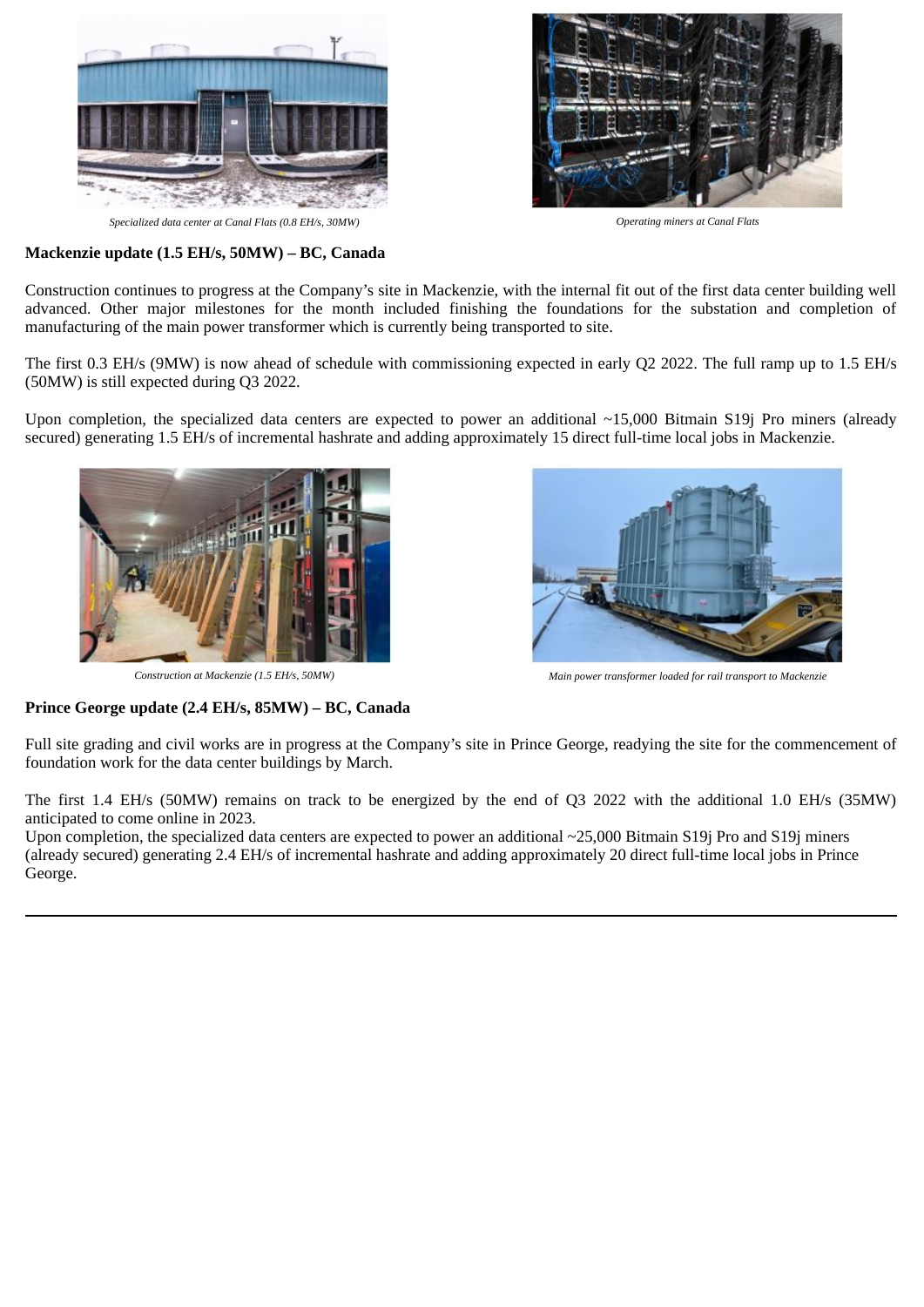



*Site grading at Prince George (2.4 EH/s, 85MW) Site grading at Prince George (2.4 EH/s, 85MW)*

#### **Community engagement**

In addition to targeting markets with abundant and/or under-utilized renewable energy, Iris Energy seeks to partner with the local communities in which we operate.

Iris Energy has committed to an annual contribution of C\$500,000 to four indigenous Ktunaxa First Nations communities who are the traditional landowners of our first 30MW operating site in Canal Flats (BC, Canada). The Company will continue to engage with the First Nations communities at Canal Flats as well as its two additional BC sites in Mackenzie and Prince George to deepen these relationships in several areas, including by providing employment and training opportunities.

Iris Energy is proud to continue to support, and provide funding to, local sporting teams and emergency services groups.

Furthermore, the Company is pleased to announce that it will be implementing an annual community grants program where the community will be involved in determining where the available grant funding will be deployed. Further updates on this new development will be provided in due course.

#### **Future development sites**

Development works continued across additional sites in Canada, the USA and Asia-Pacific, which are expected to support an additional >1GW of aggregate power capacity and are expected to be capable of powering growth well beyond the Company's 15 EH/s2 of secured miners (~530MW) and 765MW of announced power capacity.

Further details will be provided in due course including as and when development sites transition to the construction phase.

#### **Operating and Financial Results**

#### Daily average operating hashrate chart

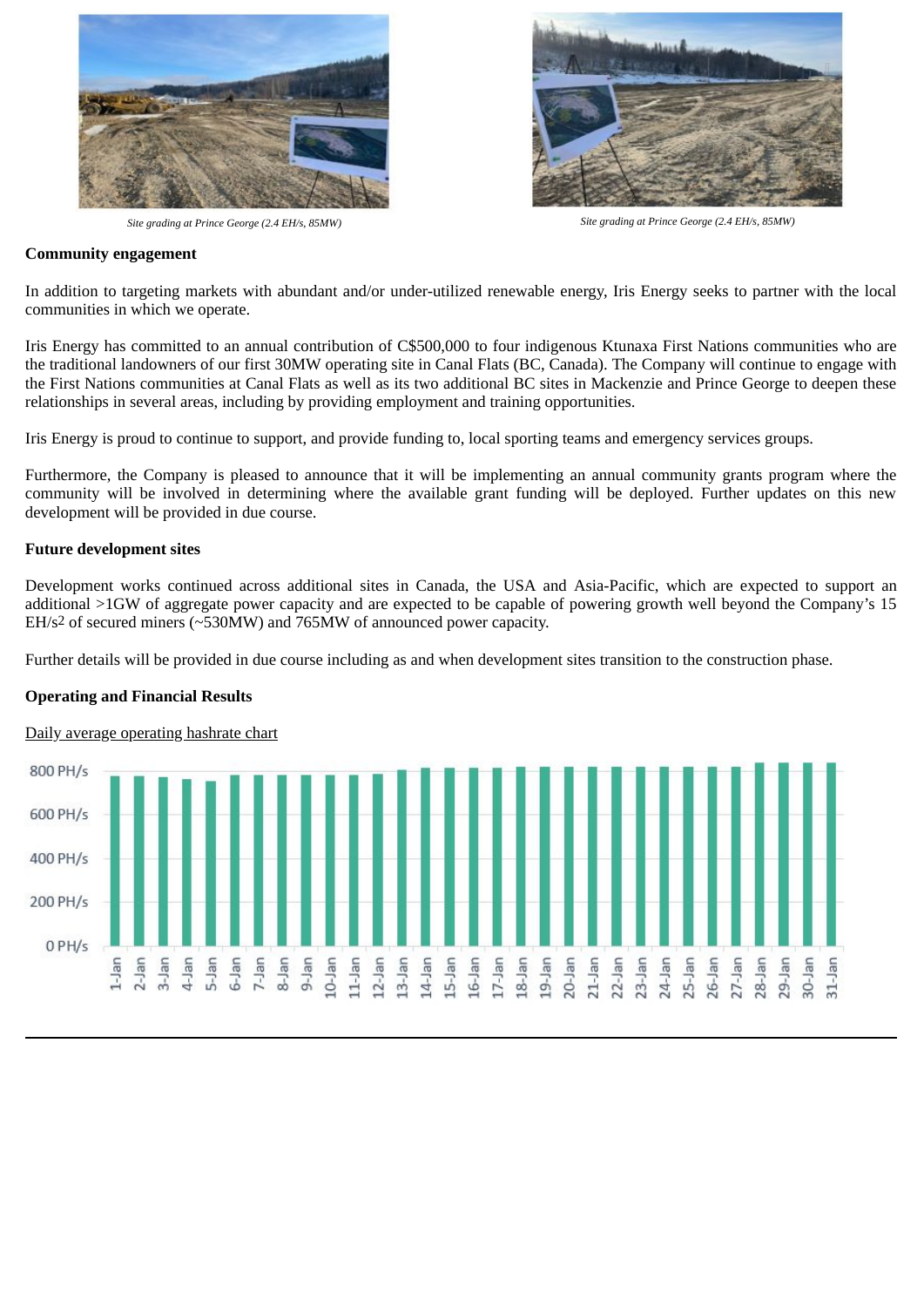#### Technical commentary

The Company's average operating hashrate increased 8% in January 2022, attributable to the installation of new latest generation hardware to replace existing lower efficiency hardware.

Revenue decreased from December 2021 due to macro factors, i.e., a decrease in the average Bitcoin price (from ~US\$50k to  $\sim$ US\$41k) and an increase in the network difficulty (average implied global hashrate increased from 169 EH/s to 180 EH/s). These macro factors were partially offset by the 8% increase in the Company's average operating hashrate.

| Operating*                           | $Nov-21$ | Dec-21 | Jan-22 |  |
|--------------------------------------|----------|--------|--------|--|
| Operating renewable power usage (MW) |          | ۷J     |        |  |
| Avg operating hashrate (PH/s)        | . כס     | 748    | 804    |  |

*\* Reflects actual recorded operating power usage and hashrate (not nameplate). Note: 30MW nameplate capacity is higher than actual operating power usage at Canal Flats due to features of the Company's specialized data center design which utilizes variable speed fans to reduce power consumption during cooler months, as well as the Company maintaining a buffer within its infrastructure capacity that can be also directed to other site uses (e.g. in-house fabrication shop at Canal Flats is currently operating as Iris Energy has the advantage of saving time and costs by internally constructing certain components for its expansion sites).*

| <b>Financial (unaudited)</b>              | $Nov-21$ | $Dec-21$ | $Jan-22$ |
|-------------------------------------------|----------|----------|----------|
| Bitcoin mined*                            | 113      | 124      | 126      |
| Mining revenue (US\$'000) <sup>5</sup>    | 6,593    | 6,170    | 5,015    |
| Electricity costs (US\$'000) <sup>5</sup> | 822      | 945      | 970      |
| Revenue per Bitcoin (US\$)                | 58,328   | 49,700   | 39.935   |
| Electricity costs per Bitcoin (US\$)      | 7,275    | 7,612    | 7.727    |

*\* Reflects Bitcoin mined post deduction of mining pool fees (currently 0.5% x total Bitcoin mined).*

| <b>Miner Shipping Schedule</b> | Hardware                                   | <b>Units</b> | PH/s<br>(incremental) | PH/s<br>(cumulative) |
|--------------------------------|--------------------------------------------|--------------|-----------------------|----------------------|
| Operating (January 2022)       | S <sub>19</sub> j Pro / Other <sup>6</sup> | 8,539        | 804                   | 804                  |
| Inventory $-$ in transit       | S19j Pro / S19j                            | 2,605        | 245                   | 1,049                |
| Inventory – pending deployment | S19j / Other7                              | 7,337        | 634                   | 1,683                |
| Q1 2022                        | S <sub>19</sub> Pro / S <sub>19</sub> i    | 9,126        | 881                   | 2,564                |
| Q2 2022                        | S <sub>19</sub> Pro / S <sub>19</sub> i    | 11,660       | 1,119                 | 3,683                |
| Q3 2022                        | S19j Pro / S19j                            | 7,063        | 659                   | 4,342                |
| Q4 2022                        | S <sub>19</sub> Pro / S <sub>19</sub> i    | 27,973       | 2,781                 | 7,123                |
| Q1 2023                        | S <sub>19</sub> Pro                        | 26,577       | 2,658                 | 9,781                |
| Q2 2023                        | S <sub>19</sub> Pro                        | 26,765       | 2,676                 | 12,457               |
| Q3 2023                        | S <sub>19</sub> j Pro                      | 26,952       | 2,695                 | 15,152               |
| <b>Total</b>                   |                                            | 154,597      | 15,152                |                      |

| <b>Site Overview</b>               | <b>Capacity</b><br>(MW) | <b>Capacity</b><br>(EH/s) | <b>Timing</b> | <b>Status</b>      |
|------------------------------------|-------------------------|---------------------------|---------------|--------------------|
| Canal Flats (BC, Canada)           | 30                      | 0.8                       | Complete      | <b>Operating</b>   |
| Mackenzie (BC, Canada)             | 50                      | 1.5                       | Q2-Q3 2022    | Under construction |
| Prince George (BC, Canada)         | 50                      | 1.4                       | Q3 2022       | Under construction |
|                                    | 35                      | 1.0                       | 2023          | Under construction |
| Panhandle (Texas, USA)             | 100                     | 3.0                       | Q4 20228      | Under construction |
|                                    | 265                     | 7.5                       | 2023          | Under construction |
| <b>Total (miners secured)</b>      | 530                     | 15.2                      |               |                    |
| Panhandle (Texas, USA)             | 235                     | $\sim$ 71                 |               | Potential capacity |
| <b>Total (potential expansion)</b> | 765                     | $\sim$ 221                |               |                    |

<sup>5</sup> Monthly U.S. dollar values shown have been translated from Australian dollars (A\$) at the noon buying rate of the Federal Reserve Bank of New York on the last working day of each month. The rate applied for January 2022 is A\$1 to US\$0.6998. 6 Includes mix of lower efficiency hardware, which is estimated to represent less than 2.5% of the operating 804 PH/s.

7 Includes mix of lower efficiency hardware.

8 Data center buildings targeted for completion by end of 2022; energization of data centers targeted for Q1 2023.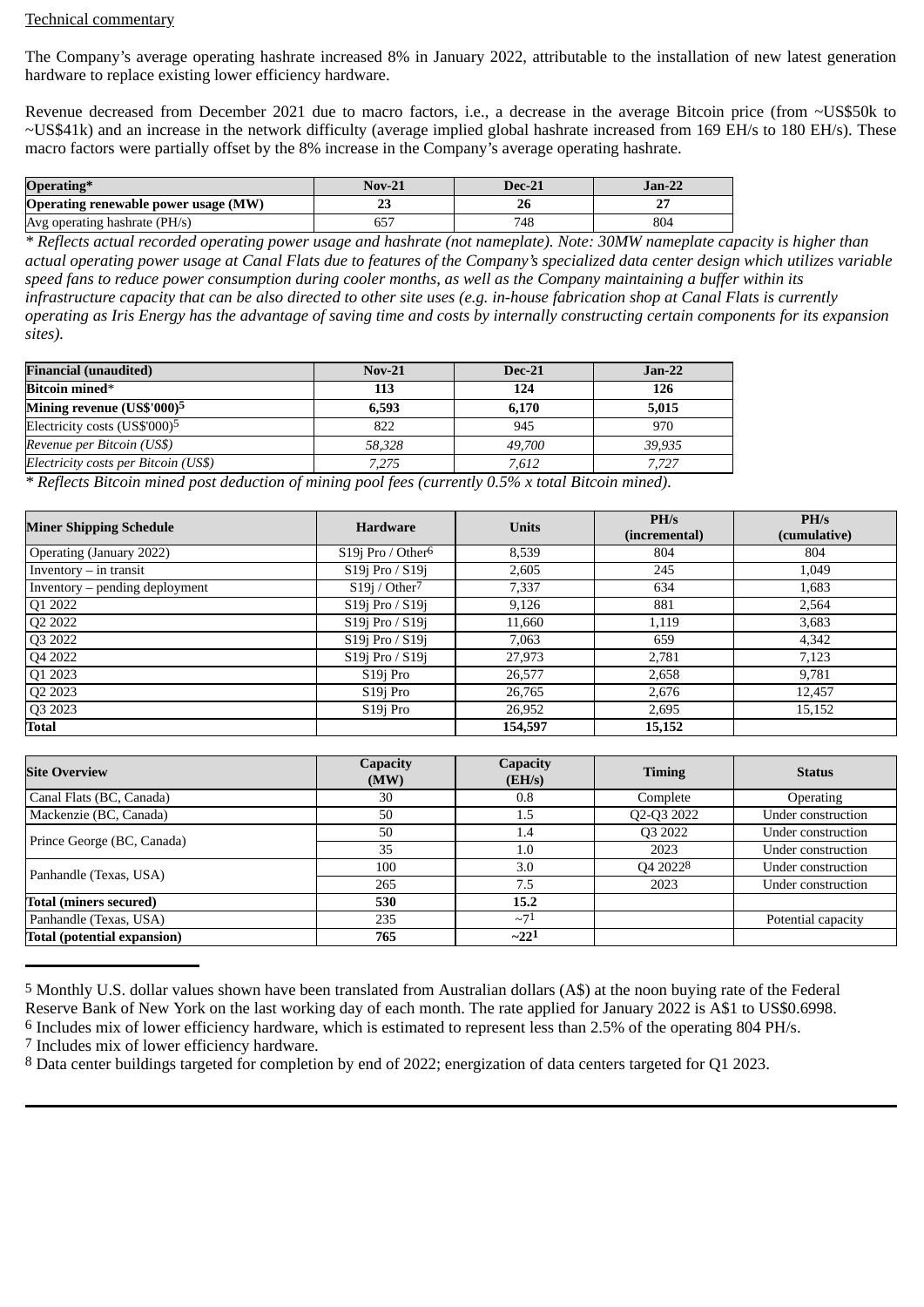#### **About Iris Energy**

Iris Energy is a sustainable Bitcoin mining company that supports local communities, as well as the decarbonization of energy markets and the global Bitcoin network.

- Focus on low-cost renewables: Iris Energy targets entry into regions where there are low-cost, abundant and attractive renewable energy sources, and where the Company can support local communities
- Long-term security over infrastructure, land and power supply: Iris Energy owns its electrical infrastructure and data centers, providing security and operational control over its assets. Iris Energy also focuses on grid-connected power access which helps to ensure it is able to utilize a reliable, long-term supply of power
- Seasoned management team: Iris Energy's team has an impressive track record of success across energy, infrastructure, renewables, finance, digital assets and data centers

#### **Forward Looking Statements**

This investor update includes "forward-looking statements" within the meaning of the Private Securities Litigation Reform Act of 1995. Forward-looking statements generally relate to future events or Iris Energy's future financial or operating performance. For example, forward-looking statements include but are not limited to the expected increase in the Company's power capacity and the Company's business plan. In some cases, you can identify forward-looking statements by terminology such as "anticipate," "believe," "may," "can," "should," "could," "might," "plan," "possible," "project," "strive," "budget," "forecast," "expect," "intend," "will," "estimate," "predict," "potential," "continue," "scheduled" or the negatives of these terms or variations of them or similar terminology, but the absence of these words does not mean that statement is not forward-looking. Such forward-looking statements are subject to risks, uncertainties, and other factors which could cause actual results to differ materially from those expressed or implied by such forward looking statements. In addition, any statements or information that refer to expectations, beliefs, plans, projections, objectives, performance or other characterizations of future events or circumstances, including any underlying assumptions, are forward-looking.

These forward-looking statements are based on management's current expectations and beliefs. These statements are neither promises nor guarantees, but involve known and unknown risks, uncertainties and other important factors that may cause Iris Energy's actual results, performance or achievements to be materially different from any future results, performance or achievements expressed or implied by the forward-looking statements, including, but not limited to: Iris Energy's limited operating history with operating losses; electricity outage, limitation of electricity supply or increase in electricity costs; long term outage or limitation of the internet connection at Iris Energy's sites; Iris Energy's evolving business model and strategy; Iris Energy's ability to successfully manage its growth; Iris Energy's ability to raise additional capital; competition; bitcoin prices; risks related to health pandemics including those of COVID-19; changes in regulation of digital assets; and other important factors discussed under the caption "Risk Factors" in Iris Energy's final prospectus filed pursuant to Rule 424(b)(4) with the SEC on November 18, 2021, as such factors may be updated from time to time in its other filings with the SEC, accessible on the SEC's website at www.sec.gov and the Investors Relations section of Iris Energy's website at https://investors.irisenergy.co.

These and other important factors could cause actual results to differ materially from those indicated by the forward-looking statements made in this investor update. Any forward-looking statement that Iris Energy makes in this investor update speaks only as of the date of such statement. Except as required by law, Iris Energy disclaims any obligation to update or revise, or to publicly announce any update or revision to, any of the forward-looking statements, whether as a result of new information, future events or otherwise.